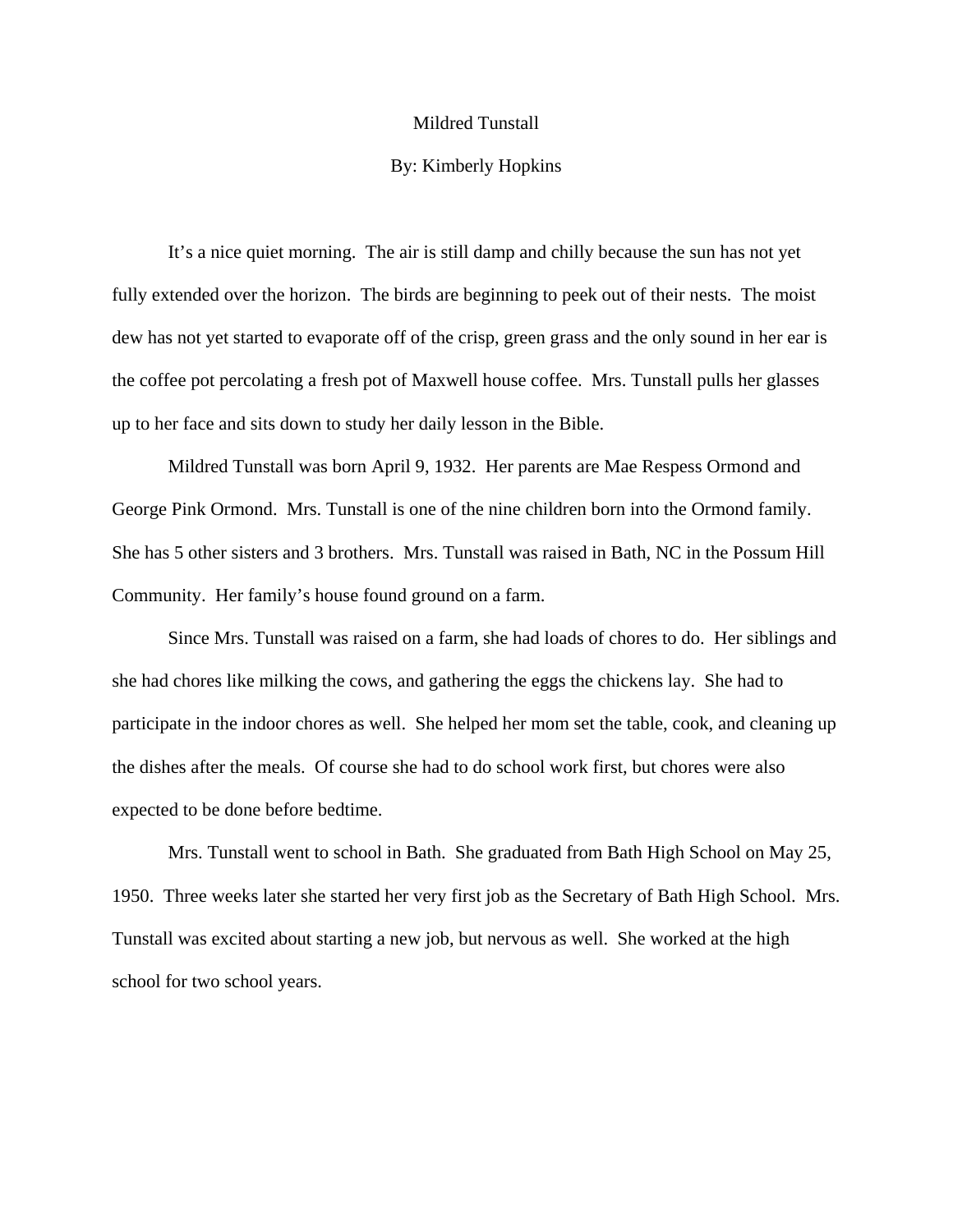Around that same time, Mrs. Tunstall met her first husband and they got married. Mrs. Tunstall had two children, a girl and a boy. Mrs. Tunstall and her husband lived with Mrs. Tunstall's parents for about a year and then decided to move into their own house.

 Shortly after moving to Belhaven, Mrs. Tunstall started working at Wachovia Bank as a book keeper. As a book keeper, Mrs. Tunstall had a huge responsibility. She had to make sure every stitch of money coming in the bank and going out of the bank was documented. She also rechecked behind every teller to make sure no mistakes were being made. After working a while as the book keeper she moved to a teller position. Mrs. Tunstall worked at Wachovia Bank for about three years. She quit that job in the event of her mother getting deathly sick. She stayed out of work for a while to take care of her mother. Mrs. Tunstall's mother died in 1970.

While coping with the death of her mother, her family needed money so she went out in search for a job. She took a job as the book keeper of Southern Bank in Belhaven. After working a while as the book keeper, Mrs. Tunstall then took a teller position for Southern Bank. As a teller, Mrs. Tunstall had to manage deposits and withdrawals from all of the clients, and organize daily money reports. While working for Southern Bank, her father got sick. He died in 1975. Shortly after Mrs. Tunstall's father died she left Southern Bank and took a job for the town of Belhaven as the Town Clerk.

Mrs. Tunstall's job as the Town Clerk was to make sure the correct bills were being sent out, oversee that the bills were paid on time, filing necessary paper work, and giving out government reports. After working as the Town Clerk for about two and half years, Mrs. Tunstall left and went to work for the North Carolina Ferry Division.

The North Carolina Ferry Division consists of about sixteen ferry boats. Mrs. Tunstall worked on the ferry boat out of Bayview named the *Sea Level*. Mrs. Tunstall was the first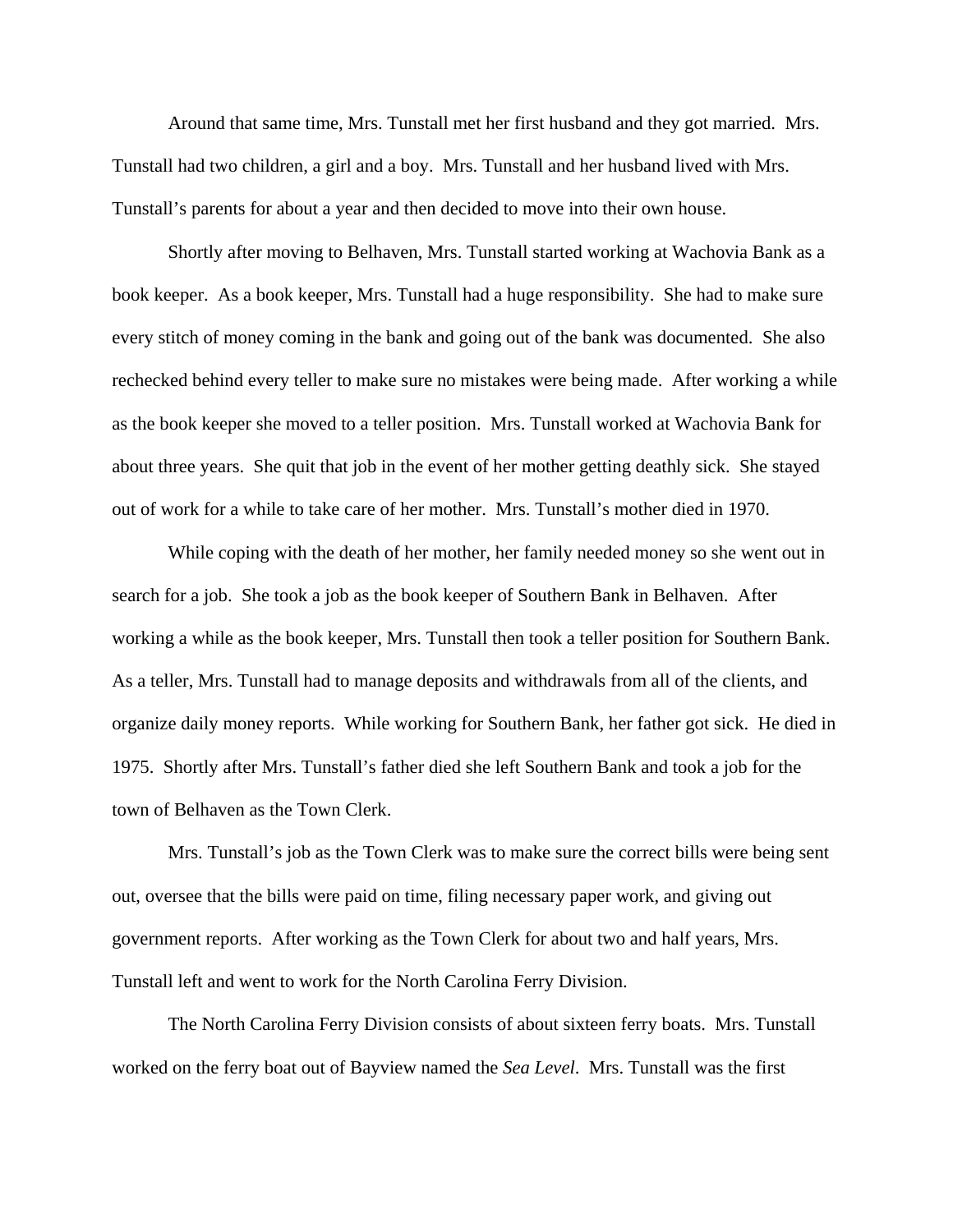woman ever hired as a deckhand for the Ferry Division. She began her work as the deckhand in 1980. She was the first woman to ever receive an AB Certificate to work as a deckhand for the Ferry Division.

While working on the ferry, Mrs. Tunstall embarked on many adventures. She was recognized for saving an infants life and was then nominated for the Governor's Excellence Award. Mrs. Tunstall said, "I didn't get the award, but it was an honor to just be nominated."

If being nominated for such an award as the Governor's Excellence wasn't enough excitement, the several articles written about the Ferry Division that Mrs. Tunstall was featured in, most certainly would be the ultimate thrill. Mrs. Tunstall's picture was featured in the Publication Two-Way Traffic: Pathways to Progress in July of 1984. She also spoke about her experience with the Ferry Division in an article published in 1995's "The State" Magazine (which is now called Our State). Mrs. Tunstall worked for the Ferry Division for sixteen years.

During those sixteen years with the Ferry Division, she met her husband Graham Tunstall. Mr. Tunstall had moved to North Carolina from Delaplanes, Virginia. In Virginia Mr. Tunstall worked for Fernie Laughinhouse as a farm manager for commercial cows. When Mr. Tunstall moved to Belhaven he went to work for Lowe's. After working for Lowe's for 3 years he went to work for Motor Parts, where he is still currently working.

Mrs. Tunstall retired from the Ferry Division with sixteen years under her belt. After retiring Mrs. Tunstall started volunteering with cancer patients. If someone around her town needed transportation to their doctor's appointments or needed transportation to their treatment sessions, Mrs. Tunstall would give them a ride.

Volunteering with the cancer patients isn't the only thing that Mrs. Tunstall has a passion for. Mrs. Tunstall enjoys working with her husband Graham in their spectacular garden. After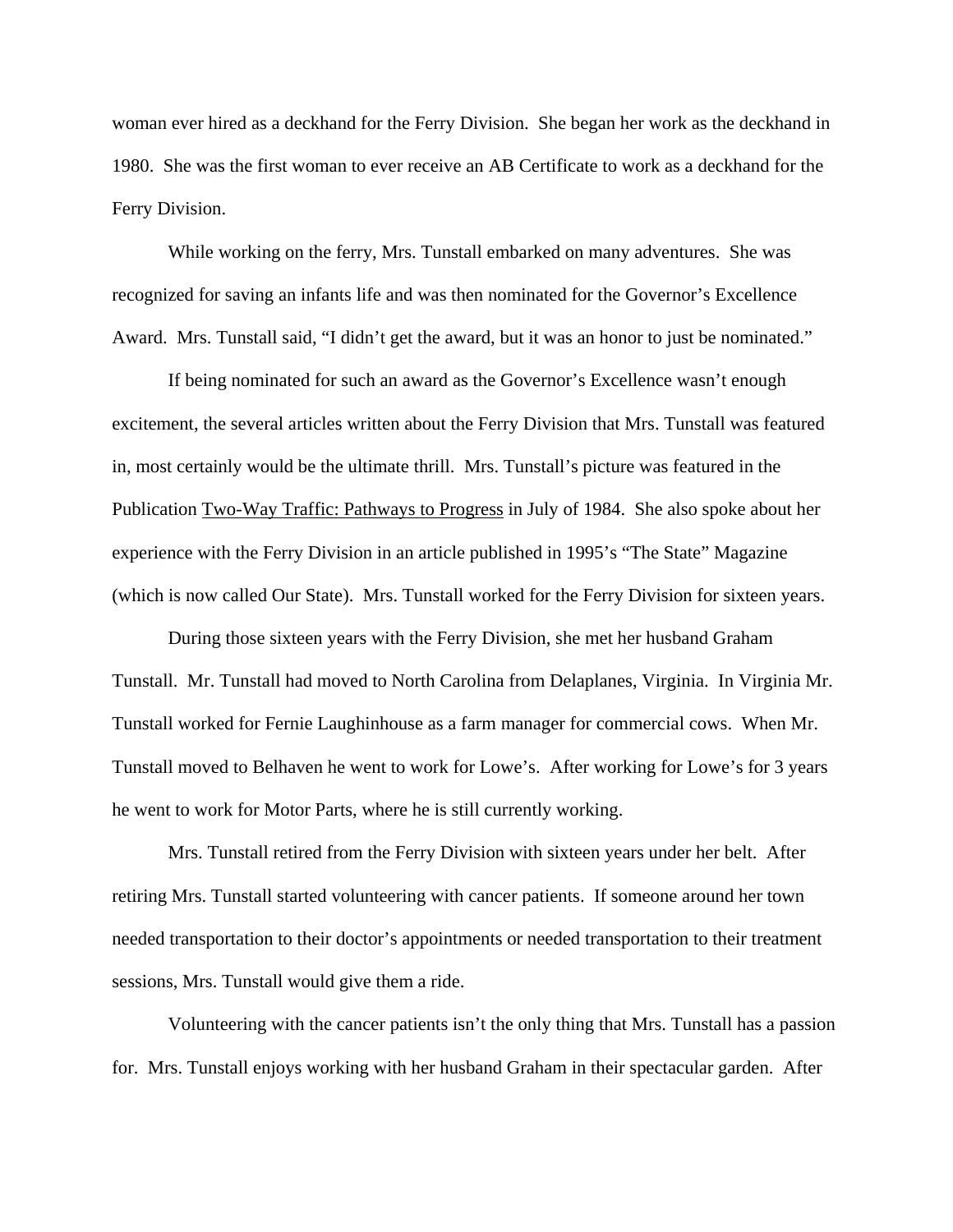her and her husband grow their own vegetables, Mrs. Tunstall takes them inside to cann them. She also has a knack for growing flowers. She has several beautifully arranged flower beds in her yard.

Gardening with her husband is only one of the many activities that keep Mrs. Tunstall on the go. Mrs. Tunstall also enjoys sowing. Throughout her entire life Mrs. Tunstall has sewn wedding dresses for family members, and she has sewn clothes for her children and herself. She has also made a pair of shoes for herself.

On top of the sowing and gardening, Mrs. Tunstall also paints. She doesn't stop with little things like dressers and shelves. She sets her goals high. She told me just recently that she wanted to paint her house, so she began taking down the items that were decorating her walls. After stripping the border from the wall she began painting. In the last two weeks Mr. and Mrs. Tunstall painted 5 rooms in their house. Along with changing the colors of their home, Mrs. Tunstall redecorated the rooms herself. She added new borders and new wallpaper in one room. She bought new bedding, new accents, and even made some new seat covers for her dining room chairs.

Painting, sowing, gardening, and volunteering should be enough activities to fill up Mrs. Tunstall's time, but she still has other things that occupy her time. Mrs. Tunstall always keeps a neatly arranged home. She keeps all the laundry clean, starched and ready for use. The kitchen floor is always swept and the rugs are always vacuumed. The upstairs bedrooms are mainly used for the family that lives far away and that comes to visit when they can, but Mrs. Tunstall still keeps those rooms polished and looking cozy.

 Mrs. Tunstall has 2 children, 3 step children, 7 grandchildren, and 1 great grandchild that take up the rest of her time. Mrs. Tunstall's daughter lives in Mocksville, NC and don't get